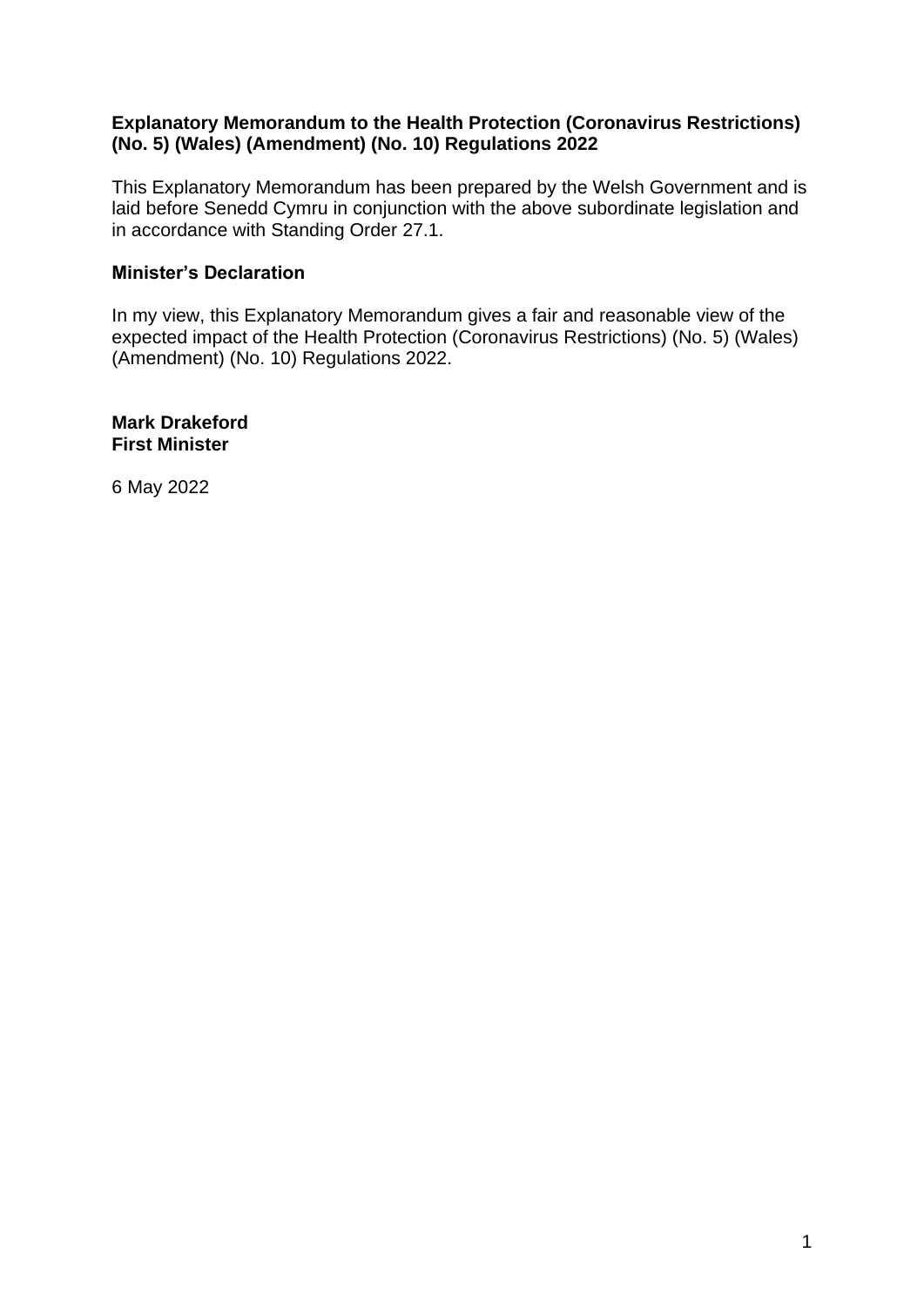# **1. Description**

The Regulations amend the [Health Protection \(Coronavirus Restrictions\) \(No. 5\)](https://www.legislation.gov.uk/wsi/2020/1609/contents)  [\(Wales\) Regulations 2020](https://www.legislation.gov.uk/wsi/2020/1609/contents) ("the principal Regulations").

#### **2. Matters of special interest to the Legislation, Justice and Constitution Committee**

The Welsh Ministers are of the opinion that the restrictions and requirements set out in the principal Regulations, as amended by these Regulations, are necessary and proportionate as a public health response to the current threat posed by coronavirus.

## *European Convention on Human Rights*

Whilst the principal Regulations, as amended by these Regulations, engage individual rights under the Human Rights Act 1998 and the European Convention on Human Rights, the Government considers that they are justified for the purpose of preventing the spread of infectious diseases and/or the interference is permitted on the basis that it is in pursuit of a legitimate aim, namely of protecting public health, and are proportionate.

Article 5 (right to liberty), Article 8 (right to respect for private and family life), Article 9 (freedom of thought, conscience and religion), Article 11 (freedom of assembly and association) and Article 1 of the First Protocol (protection of property) are, or have from time to time been, engaged by the principal Regulations.

Each of these is a qualified right, which permits the Welsh Ministers to interfere with the exercise of the rights if necessary in a democratic society in the interests of public safety or for the protection of health. All restrictions and requirements must be justified on the basis that they are in pursuit of a legitimate aim, namely of protecting public health, and are proportionate to that aim. Any interference with these rights also needs to be balanced with the state's positive obligations under Article 2 (right to life). The extension of specific requirements under the principal Regulations by these Regulations is a proportionate response to the spread of coronavirus. It balances the need to maintain an appropriate response to the threat posed by coronavirus against the rights of individuals and businesses, in a manner which remains proportionate to the need to control the rate of transmission of the coronavirus, taking into account the scientific evidence.

# **3. Legislative background**

The Public Health (Control of Disease) Act 1984 ("the 1984 Act"), and Regulations made under it, provide a legislative framework for health protection in England and Wales. These Regulations are made under section sections 45C(1) and (3)(c), 45F(2) and 45P(2) of the 1984 Act. Further information on these powers is set out in the [Explanatory Memorandum](https://business.senedd.wales/documents/s111120/EM%20SL5706%20-%20The%20Health%20Protection%20Coronavirus%20Restrictions%20No.%205%20Wales%20Regulations%202020.pdf) to the principal Regulations.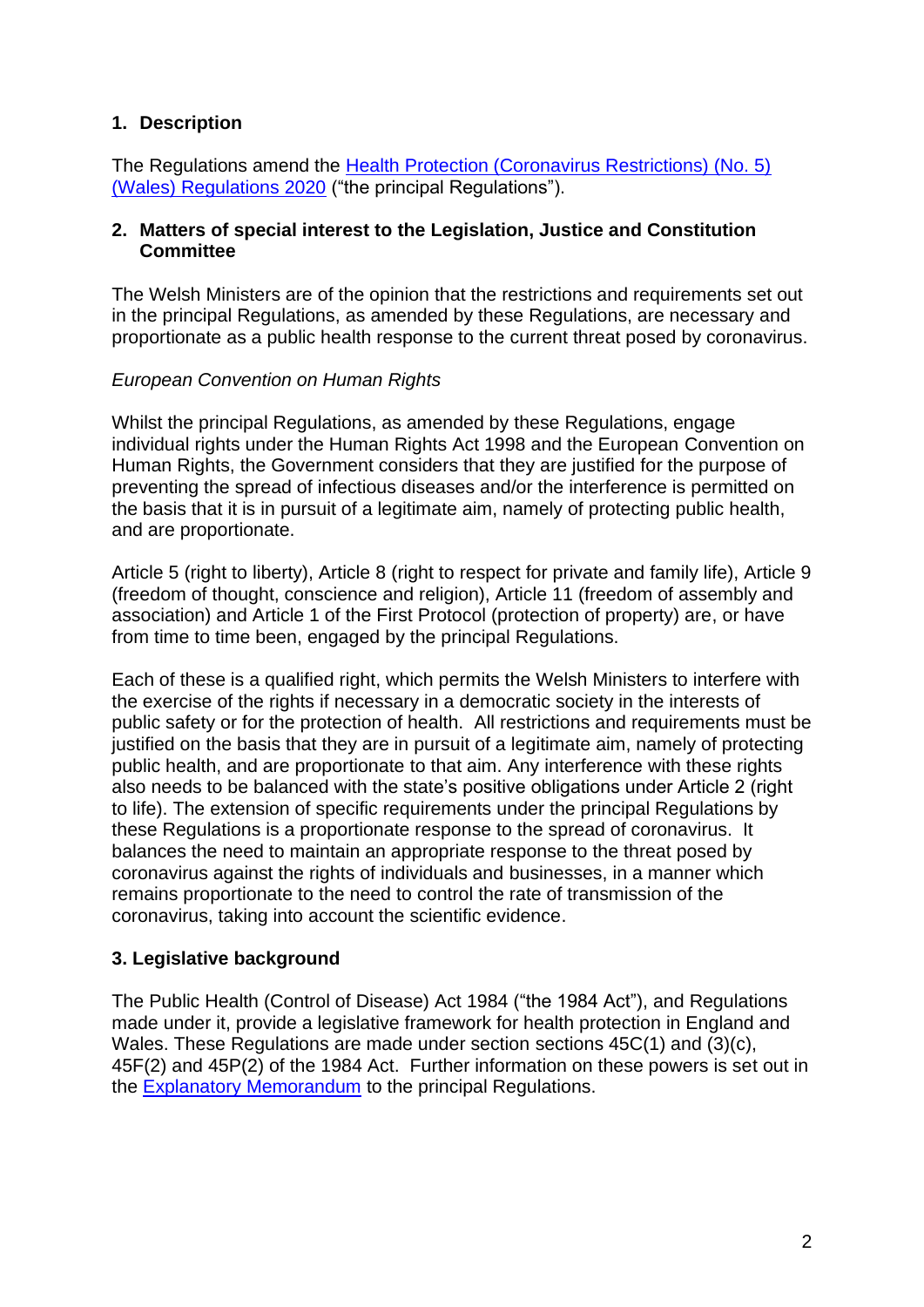# **4. Purpose and intended effect of the legislation**

These Regulations are made in response to the threat to public health which is posed by the incidence of severe acute respiratory syndrome coronavirus 2 (SARS-CoV-2) which causes the disease known as COVID-19.

The Regulations amend the principal Regulations to provide that those Regulations expire at the end of the day on 30 May 2022 (rather than 7 May 2022).

Despite the amendments made by these Regulations, the principal Regulations continue to provide that no alert level applies to Wales. This means that none of the restrictions and requirements in Schedules 1 to 4 to the principal Regulations applies.

## **5. Consultation**

Given the ongoing threat arising from coronavirus and the need for a proportionate and prompt public health response, there has been no public consultation in relation to these Regulations. However, engagement has taken place with various stakeholders.

#### **6. Regulatory and other impact assessments**

The Welsh Ministers' Code of Practice on the carrying out of Regulatory Impact Assessments was considered in relation to these Regulations. In accordance with the Code, a regulatory impact assessment as to the likely cost and benefit of complying with these Regulations has not been carried out, due to the need to put them in place urgently to ensure that the principal Regulations' restrictions and requirements continue to be proportionate.

The previous Summary Impact Assessment (SIA), published on 16 September 2021<sup>1</sup> set out the wellbeing, economic and equality impacts specifically relating to the remaining legal restrictions at alert level zero. This has been reviewed and remains valid. The SIA relating to the Transition plan was published on 14 April 2022<sup>2</sup>.

There are concerns from the residential care home sector that the prolonged requirement for staff, and visitors when in communal areas, to continue wearing face coverings is adversely impacting on residents' well-being. As the setting is their home, they feel they are still being treated differently to the wider population. This adverse impact has been somewhat mitigated by ensuring residents are exempt from the requirements anywhere in the setting and as the law requires face coverings only in indoor public areas, staff and visitors are able to remove face coverings in all other areas within the premises.

A further concern within these settings relate to difficulties in communication with residents for a number of reasons. This has been mitigated with the inclusion of a

<sup>1</sup> <https://gov.wales/alert-levels-wales-guide-restrictions-summary-impact-assessment-august-2021>

<sup>2</sup> [Together for a safer future: Wales' Covid-19 transition from pandemic to endemic \(March 2022\)](https://gov.wales/together-for-a-safer-future-wales-covid-19-transition-from-pandemic-to-endemic-march-2022-impact-assessment-html)  [impact assessment \[HTML\] | GOV.WALES](https://gov.wales/together-for-a-safer-future-wales-covid-19-transition-from-pandemic-to-endemic-march-2022-impact-assessment-html)